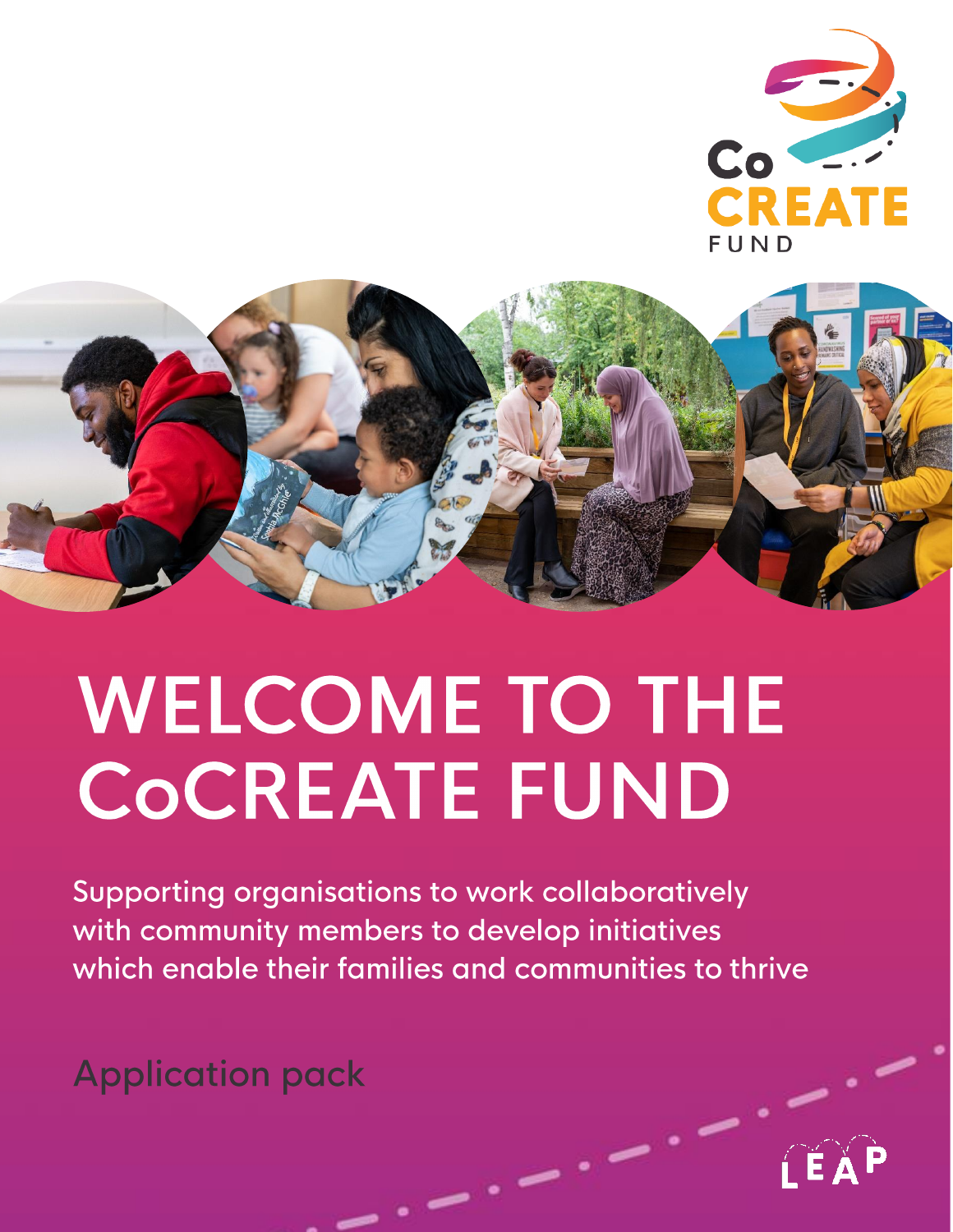# Table of contents

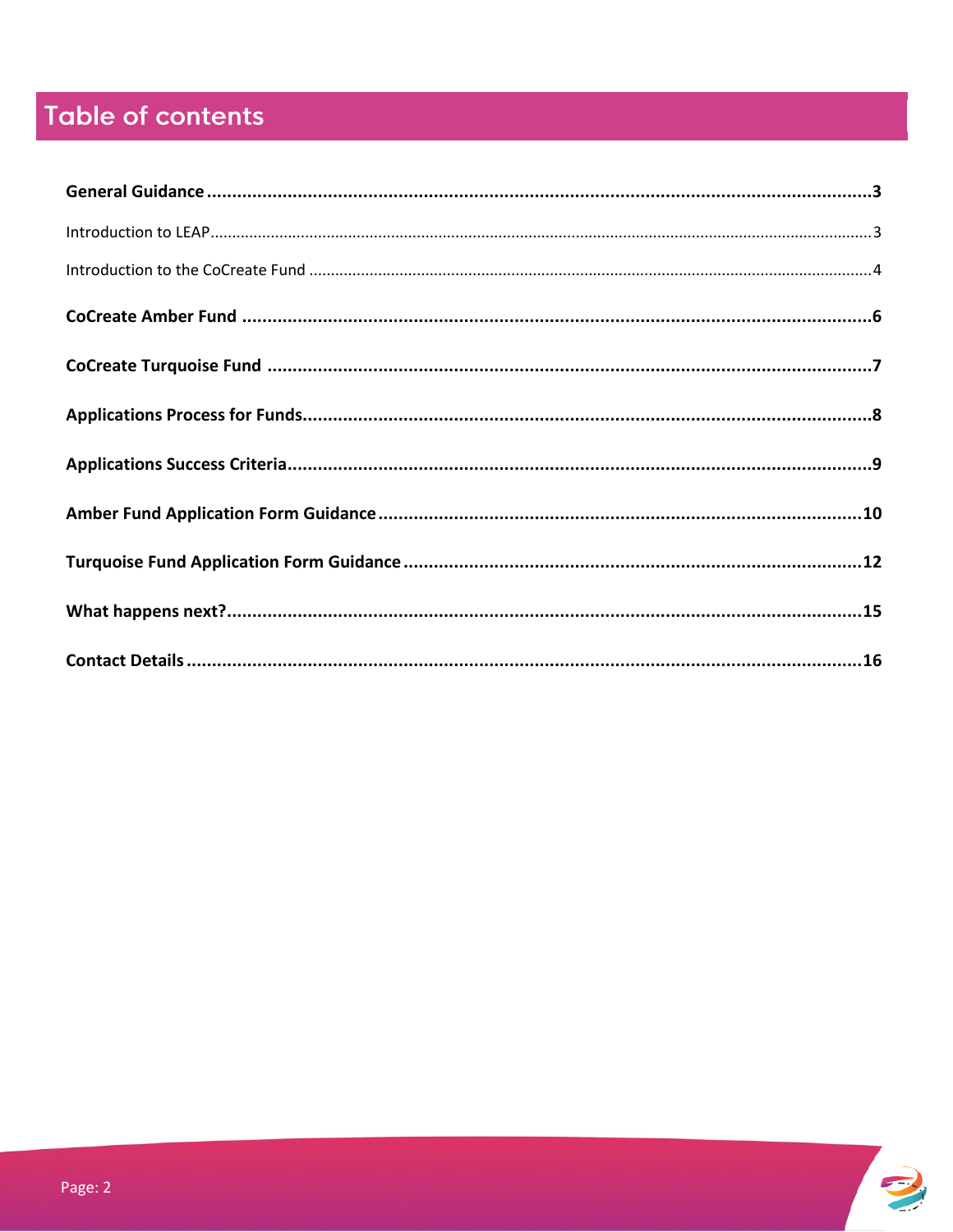## <span id="page-2-0"></span>**General guidance**

#### **Introduction to LEAP**

#### **Who are we?**

Set up in 2015, Lambeth Early Action Partnership (LEAP) is made up of parents, early years practitioners, nurseries, children's centres, the National Children's Bureau, Lambeth Council, NHS trusts, community organisations and several local charities.

#### **Who do we work with and why?**

The earliest years of a child's life are an especially vital time, when brains develop rapidly and foundations are laid for the future. To capitalise on this, and to learn about which types of early years services are most effective, LEAP works exclusively with pregnant women and children aged 0-3 years and their families.

- $\triangleright$  LEAP delivers services across our four target wards of Coldharbour, Stockwell, Tulse Hill, and Vassall and support families at every step through pregnancy and the early stages of a child's life.
- $\triangleright$  Given that many different aspects of children's development are related, we work across three strands encompassing children's:
	- I. Diet and nutrition,
	- II. Social and emotional well-being,
	- III. Communication and language.

#### **What do we do?**

In our target wards, LEAP fund, continuously improve, and evaluate over 20 services. These fall into two groups:

- 1. Services that work directly with children to help them reach their developmental milestones.
- 2. Services that support children indirectly, by working with parents, early years practitioners, and the wider community, so they are better equipped to provide the responsive relationships and positive experiences that children need.

LEAP is a 'collective impact initiative', which means that all our services and activities link together and work towards shared goals around improving children's outcomes.

<span id="page-2-1"></span>Also, LEAP shares learning and evidence beyond our target wards with early years experts and policymakers. This is so our learnings and findings can be incorporated into their work, to make an impact beyond Lambeth.

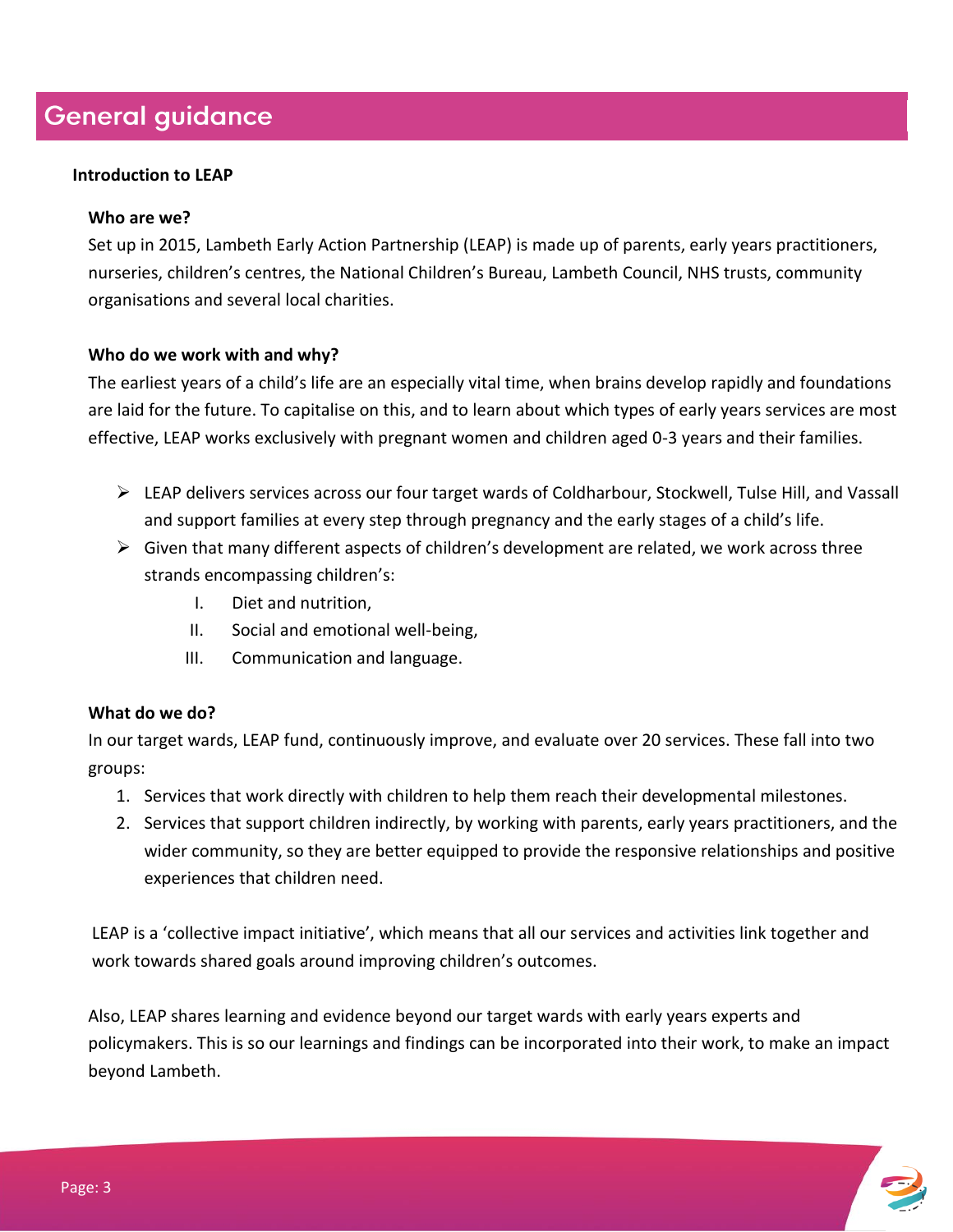#### **Introduction to the CoCreate Fund**

The CoCreate Fund supports organisations and groups to work collaboratively with service users or Lambeth local community members to develop, design and test initiatives, which aim to make a positive and lasting change tothe lives of young children in Lambeth.

The CoCreate fund will support initiatives which are aligned with our values:

#### **Child-focused**

Must support children aged 0-3 or benefit children by enabling their families and communities to thrive.

#### **Community led**

Is created together with your service users or Lambeth local Community members.

#### **Mutually beneficial**

Provides mutual benefit for service users or community members. This could include enhancing knowledge and understanding and even opportunities for sharing and developing skills.

#### **Impact and sustainability**

Has the potential to make an impact, continue after funding and even contribute to improved learning.

#### **How much is available?**

The funding has been split into two funding streams:

- ➢ CoCreate Amber Fund: for initiatives applying for £2000
- ➢ CoCreate Turquoise Fund: for initiatives applying for £10000

The total budget is £60,000 with £20,000 allocated to Amber Fund and £40,000 allocated to Turquoise Fund.

#### **Who can apply?**

You can apply if:

- $\checkmark$  You are a formally constituted voluntary or community organization
- $\checkmark$  You are based within Stockwell, Vassell, Coldharbour or Tulse hill or are willing to deliver initiatives/demonstrate benefits within one/more of these wards

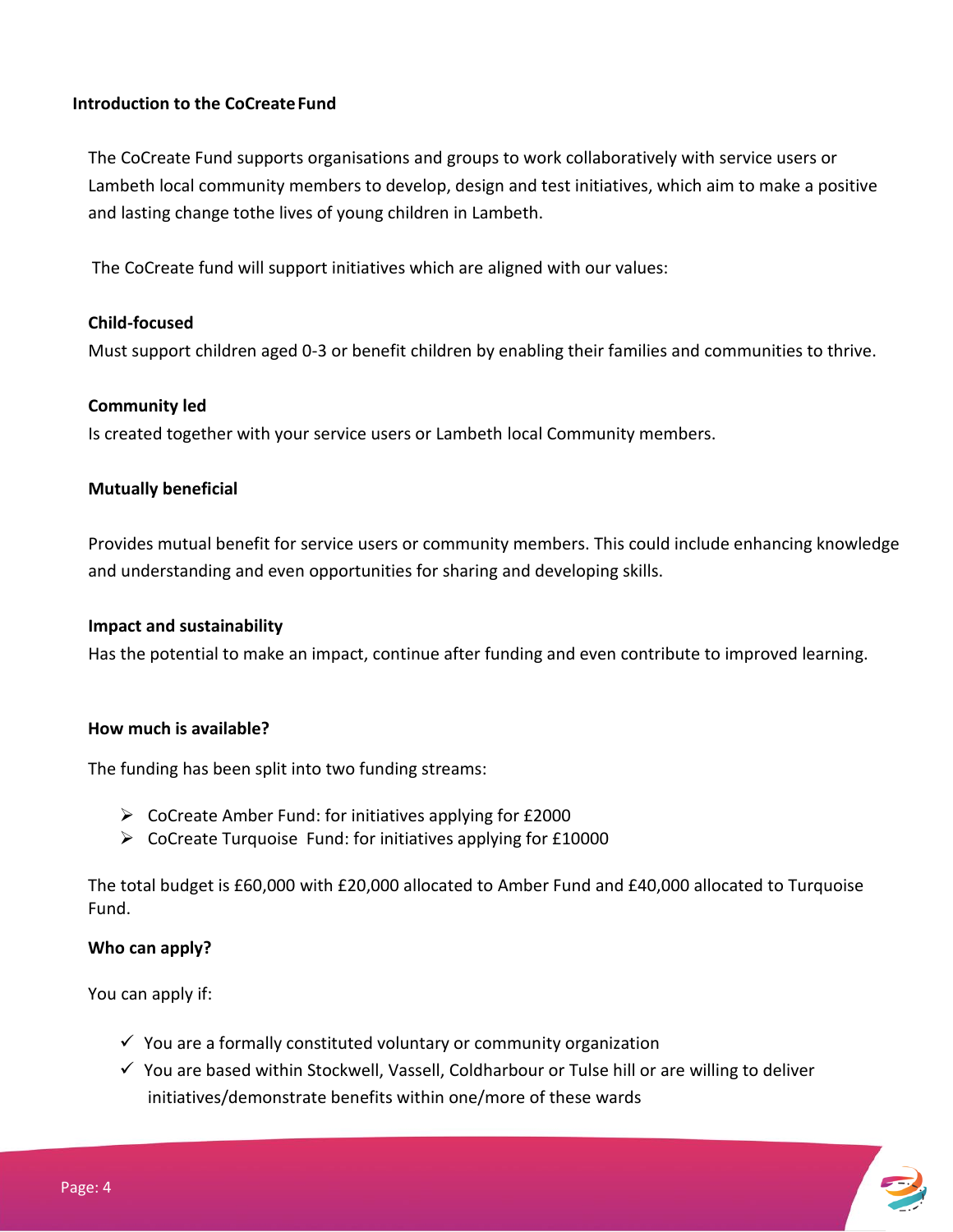#### **We cannot:**

- o Offer a fund towards general operating costs for the day-to-day business of your group or organisation (e.g. costs that are not related to the new initiative you wish to deliver)
- o Offer a fund for large capital spend items (e.g. building works, renovation of
- o premises)/ routine maintenance of equipment/premises)
- o Fund work which is already being undertaken on an ongoing basis as part of a statutory service
- o Fund work which is already being undertaken on an ongoing basis as part of an existing service
- o Fund activity which takes place outside of LEAP wards
- o Fund initiative activity primarily aimed at non-LEAP beneficiaries (LEAP beneficiaries are pregnant women and children aged 0-3 years living in LEAP wards)
- o Fund groups whose main aim is campaigning
- o Fund groups who's aims and ethos are not inline with those held by LEAP, in particular with reference to equality, diversity and inclusion

We reserve the right to reject an application even if the reason is not stated above.

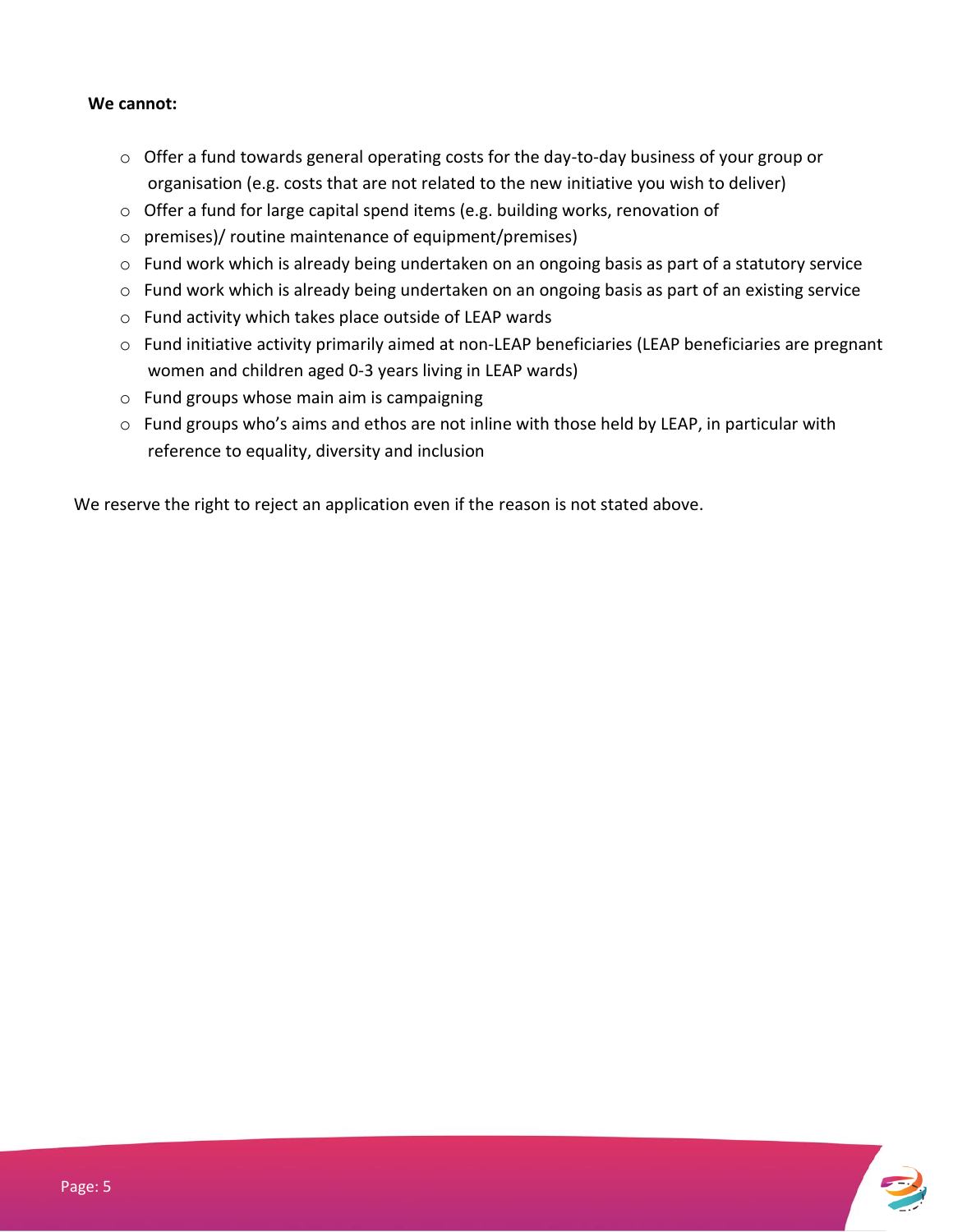## **CoCreate Amber Fund**

The CoCreate Amber Fund supports initiatives applying for funds of £2000

#### **Application Process**

- ➢ CoCreate **Amber Fund Application Form** is submitted to LEAP by organisation/group wishing to put forward their initiative.
- $\triangleright$  This form will be screened by the LEAP Community Engagement Officer, LEAP People in the Lead Manager and LEAP Initiative Assistant *(This is the sense check stage and to ensure the principles above have been applied)*
- ➢ Successfully screened forms will then be submitted to the LEAP CoCreate Fund Panel (including LEAP Community Engagement Officer, LEAP People in the Lead Manager, Parent Champions, Strand Lead and external partner eg. Local Councillor) where they will be reviewed, and a decision will be made to award funding or not
- $\triangleright$  Unsuccessful submissions will be provided with feedback

#### **If successful, LEAP will:**

- $\checkmark$  Provide a letter of agreement to the organisation
- $\checkmark$  Ensure all activities/events which are agreed to take place are subject to a written risk assessment and relevant due diligence is applied and documented.
- $\checkmark$  Give access to CoCreate resource bank and receive prompt cards
- $\checkmark$  Open membership to learning/support network
- $\checkmark$  Evaluation support 1 hour evaluation & impact support with member of LEAP team

#### **The successful applicants will be expected to:**

- $\checkmark$  Collect beneficiary data showing who has been involved in the initiative
- ✓ Provide an evaluation and impact report

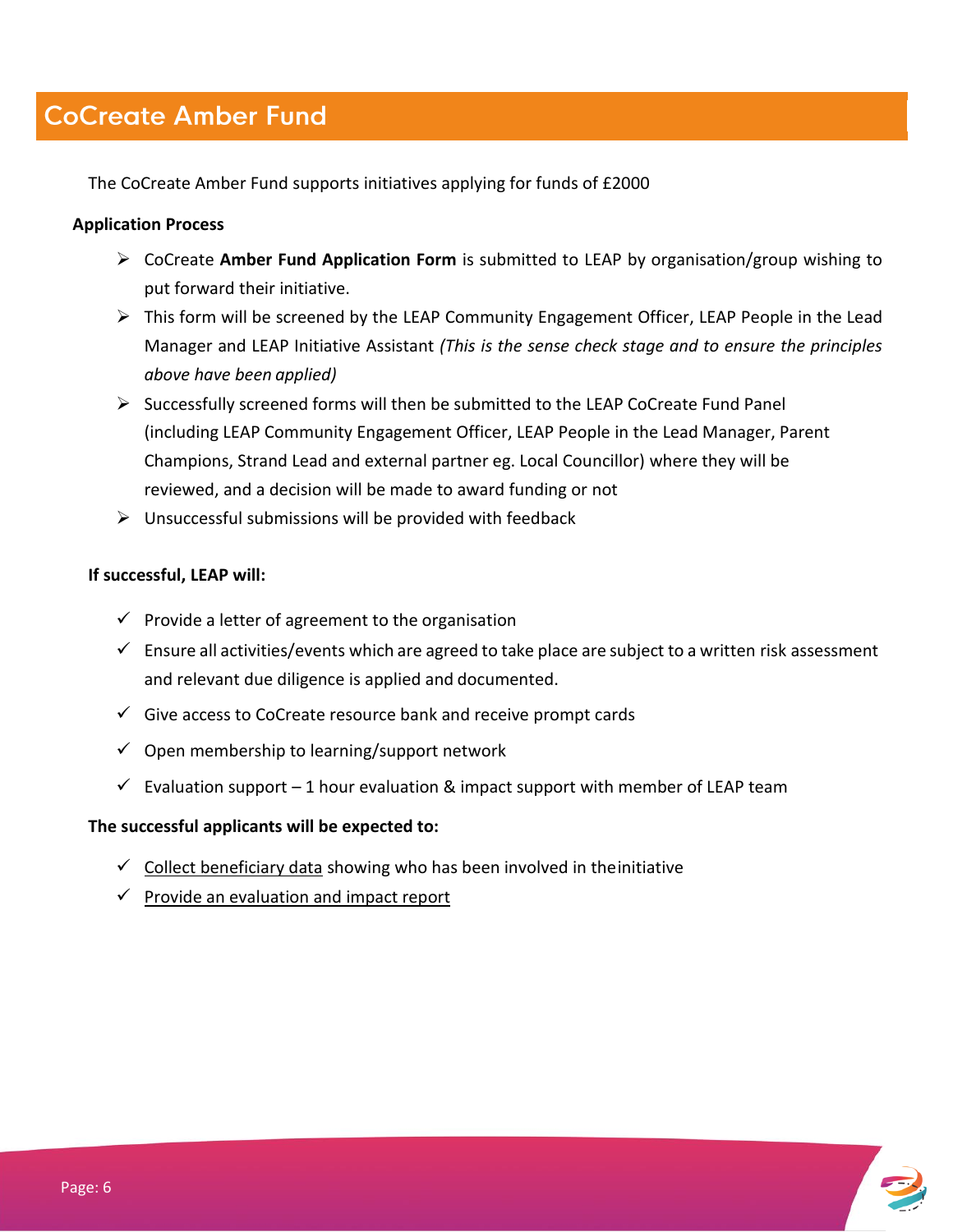## **CoCreate Turquoise Fund**

The CoCreate Turquoise Fund supports initiatives applying for fund £10000

#### **Application Process**

- ➢ CoCreate **Turquoise Fund Application Form** is submitted to LEAP by organisation/group wishing to put forward their initiative.
- ➢ This form will be screened by the LEAP Community Engagement Officer, LEAP People in the Lead Manager and LEAP Initiative Assistant *(This is the sense check stage and to ensure the principles above have been applied)*
- ➢ Successfully screened forms will then be submitted to the LEAP CoCreate Fund Panel (including LEAP Community Engagement Officer, LEAP People in the Lead Manager, Parent Champions, Strand Lead and external partner eg. Local Councillor) where they will be reviewed, and a decision will be made to award funding or not
- $\triangleright$  Unsuccessful submissions will be provided with feedback

#### **If Successful, LEAP will:**

- $\triangleright$  Issue a contract to the organisation
- $\triangleright$  Agree targets, outcomes and measurement of success in collaboration with the organisation
- $\triangleright$  Offer half a day of training on Cocreation /evaluation tools/case studies (to aid sustainability and further funding bids)
- ➢ Offer facilitation of CoCreation workshop with community users
- ➢ Give access to project planning resource bank incl. Risk assessment
- $\triangleright$  Open membership to learning/support network
- $\triangleright$  Create a tailored evaluation support package
- ➢

#### **Successful applications will be required to:**

- $\checkmark$  Agree targets, outcomes and measurement of success in collaboration with LEAP
- $\checkmark$  Attend and engage in learning/support network
- $\checkmark$  Collect measureable information which may include individual's data that have been involved in the project
- $\checkmark$  Agree payment plan with LEAP eg. Quarterly invoice in arrears
- $\checkmark$  Support and align to all LEAP data protection and risk management processes
- $\checkmark$  Produce a piece of evaluation/impact work eg. interview/case study video/evidence and examples of practice

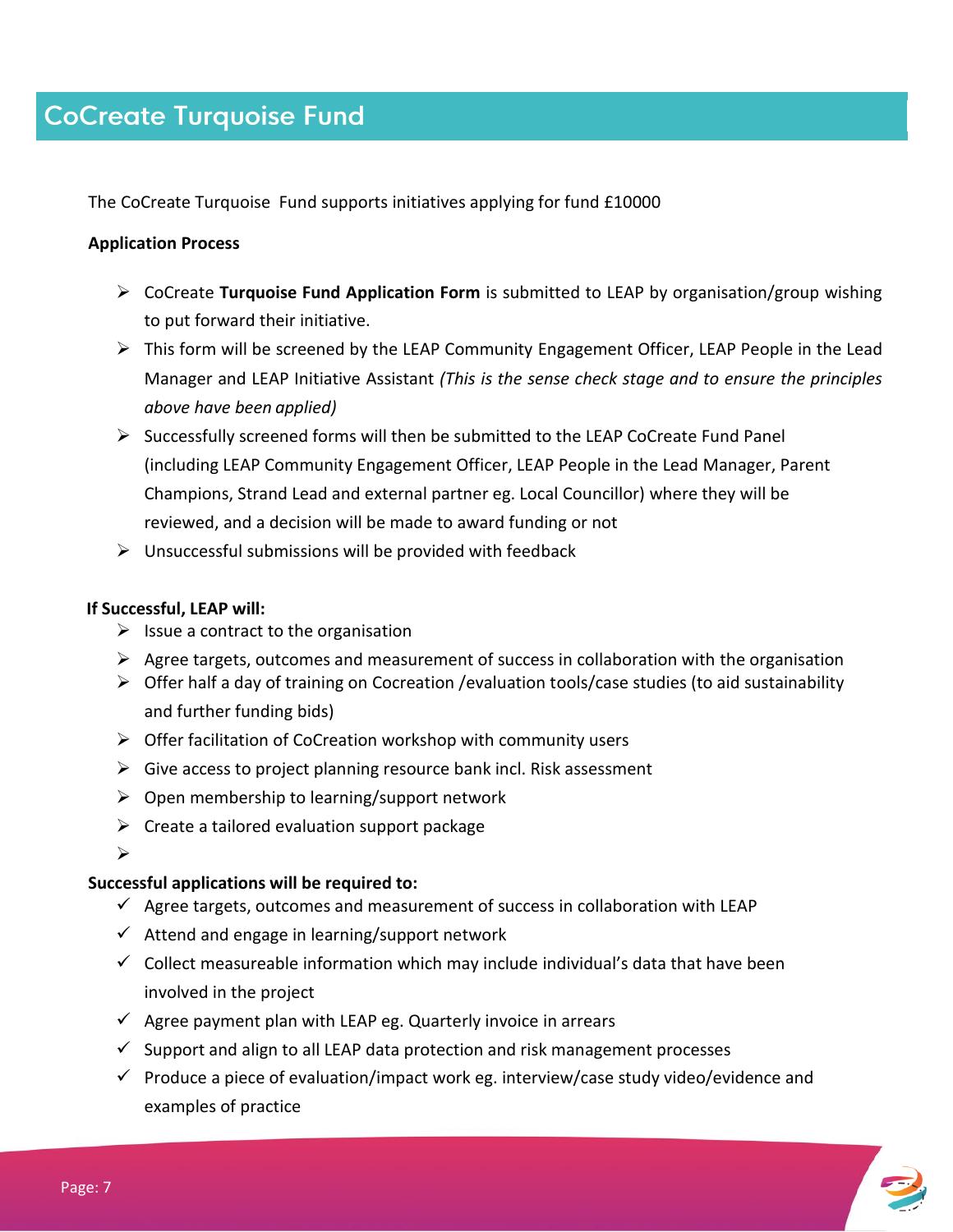# Application process for both funds

Applicants must complete and submit the relevant application form and we will provide support and guidance throughout the application process:

| <b>Submit Application Form</b>                           | • Application Window:<br>• Opens: Monday 2nd August<br>· Closes: Midday on Monday 20th September                                                                                                                                                  |
|----------------------------------------------------------|---------------------------------------------------------------------------------------------------------------------------------------------------------------------------------------------------------------------------------------------------|
| <b>LEAP Initial Screen of</b><br><b>Application Form</b> | Applications will be screened as they are submitted and<br>if an application does not appear to be eligible for<br>support, feedback will be supplied within 3 working days<br>so that organisations can amend and resubmit their<br>application. |
| Panel for decision to award<br>fund or not               | • Friday 24th September                                                                                                                                                                                                                           |
| Inform applicants                                        | . If succesful: Letters of agreements sent/Contracts<br>issued & funds allocated<br>If unsuccessful: feedback on how you could strengthen<br>your application next time.                                                                          |

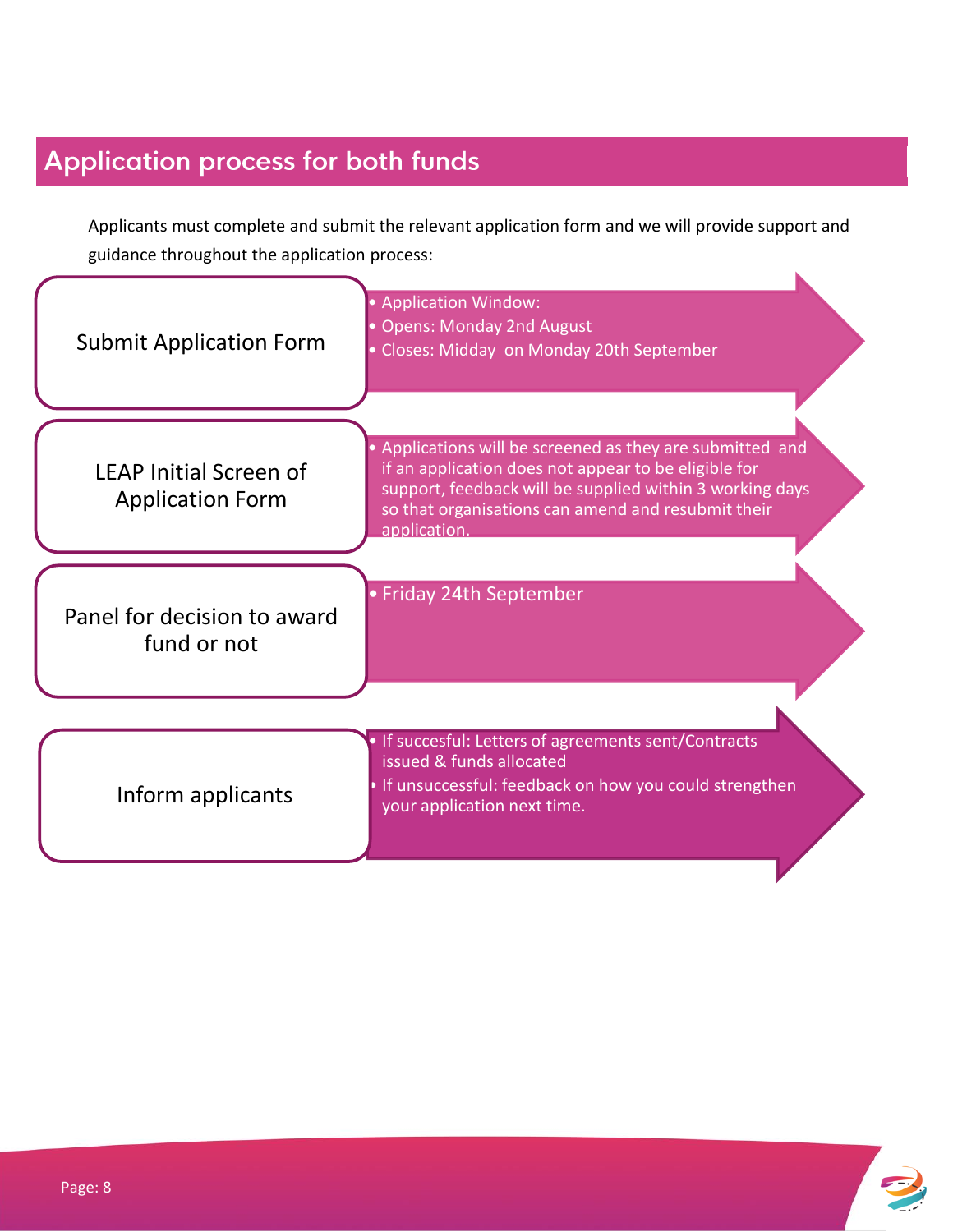The 5 criteria areas below will be used to decide and award successful applications

| $-1.$ Scope                                                                                                                                                                                           | 2. Budget                                                                                                                                                                 | 3. Impact                                                                                                                        | 4. CoCreation                                                                                                                   | 5. Sustainability                                                                                                      |
|-------------------------------------------------------------------------------------------------------------------------------------------------------------------------------------------------------|---------------------------------------------------------------------------------------------------------------------------------------------------------------------------|----------------------------------------------------------------------------------------------------------------------------------|---------------------------------------------------------------------------------------------------------------------------------|------------------------------------------------------------------------------------------------------------------------|
| The extent to<br>which your<br>initiative aims to:<br>-support children<br>aged 0-3 or,<br>-benefits children<br>by meeting a need<br>which enables their<br>families and<br>communities to<br>thrive | The extent to<br>which your<br>initiative carries<br>reasonable costs (a<br>list of references to<br>what is considered<br>'reasonable' are<br>outlined in x<br>document) | How you will test<br>that your initiative<br>has positively<br>impacted children,<br>their families or<br>community<br>networks. | Degree to which<br>you have<br>collaborated with<br>services user and<br>communities in<br>order to develop,<br>deliver & test. | Degree to which<br>your initiative<br>can be<br>maintained or<br>will evolve<br>following LEAP<br>CoCreate<br>funding. |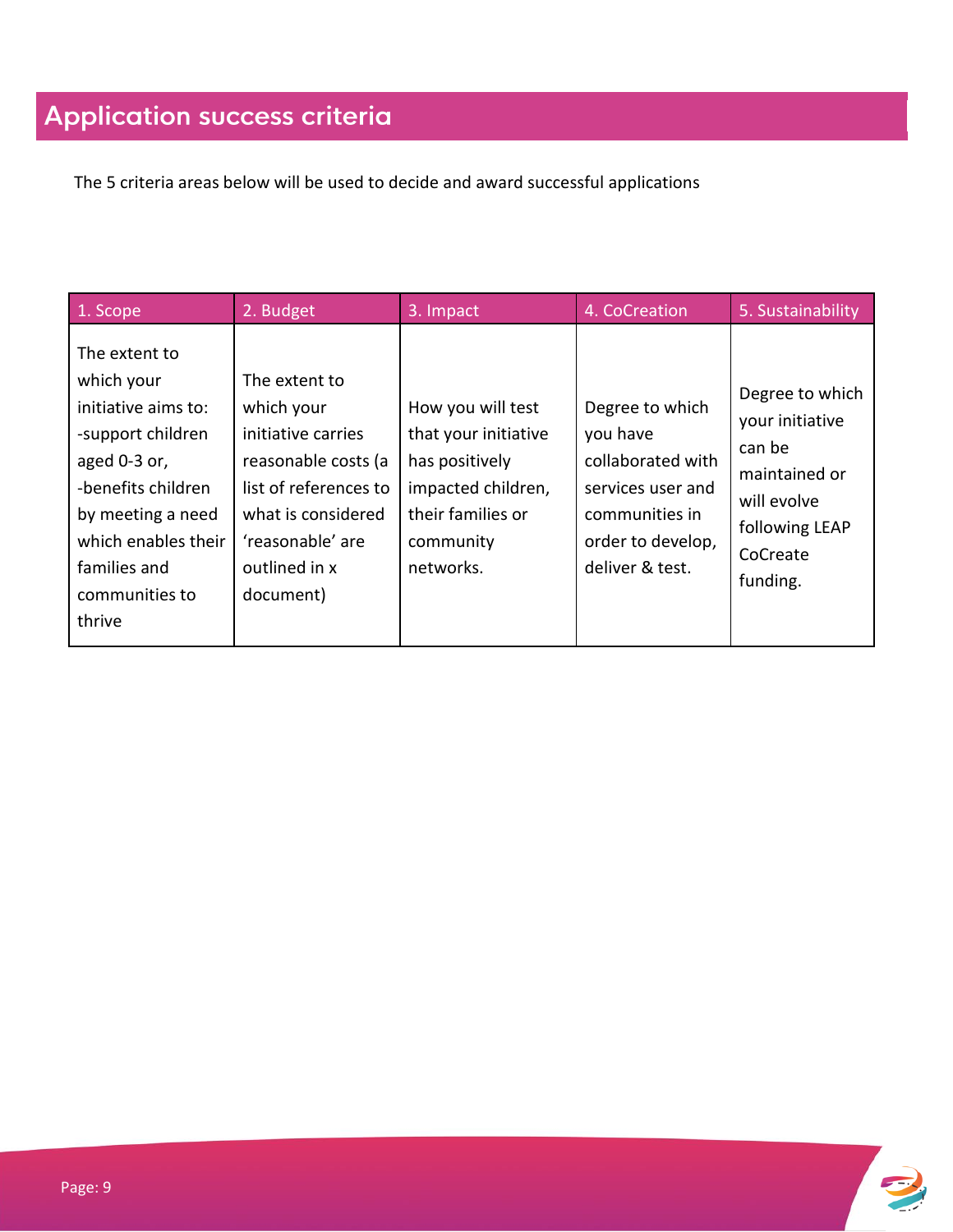## **CoCreate Amber Fund application form guidance**

#### **Applicant details**

#### **1. Organisation/Constituted group details**

An organisation or constituted groups is a group that has a management committee, constitution, and their own bank account. Please tell us the name and full postal address, telephone number and email of your organisation/group. We also need the name of the lead contact.

#### **2. Are you constituted with a bank account? (***NB: will request evidence of this where successful***)**

You need to be an organisation or constituted group to apply for LEAP funding. Please upload your latest bank statement as part of your application, and, if possible, a copy of your most recent annual accounts. If you are a constituted group, please ensure you have access to your governance document, these are typically articles or memorandum of association.

#### **Initiative Details**

#### **3. What is the name of your initiative?**

This can be a 'working title' and you can change it later for publicity purposes if you want to. Your initiative name should be relevant to your proposed activities and memorable.

#### **4. Which ward will your initiative take place in or benefit? Stockwell, Vassall, Coldharbour or Tulse Hill?**

LEAP delivers services across the four target wards of Coldharbour, Stockwell, Tulse Hill, and Vassall. By focusing on this defined area and population, we can deliver a wide range of early years support and test what difference it is possible to make with this level of activity. Please provide us with which ward your initiative will be based in or benefit, if your initiative is based within more than one of the four wards then please state this, with the main location first.

#### **5. Please provide a description of your initiative here**

Please use no more than 200 words to tell us what the initiative is and what you want to do. Tell us the overall aim, how you have co-created and how it will benefit children by enabling their families and communities to thrive. You may want to think about some of the following:

- How have you co-created your initiative with service users/community members?
- How have they been involved in the planning?
- How will they be involved in the running of the initiative?
- Why this initiative is important for the ward and is it fulfilling an identified need in the community?
- What are the key activities that your initiative will involve?

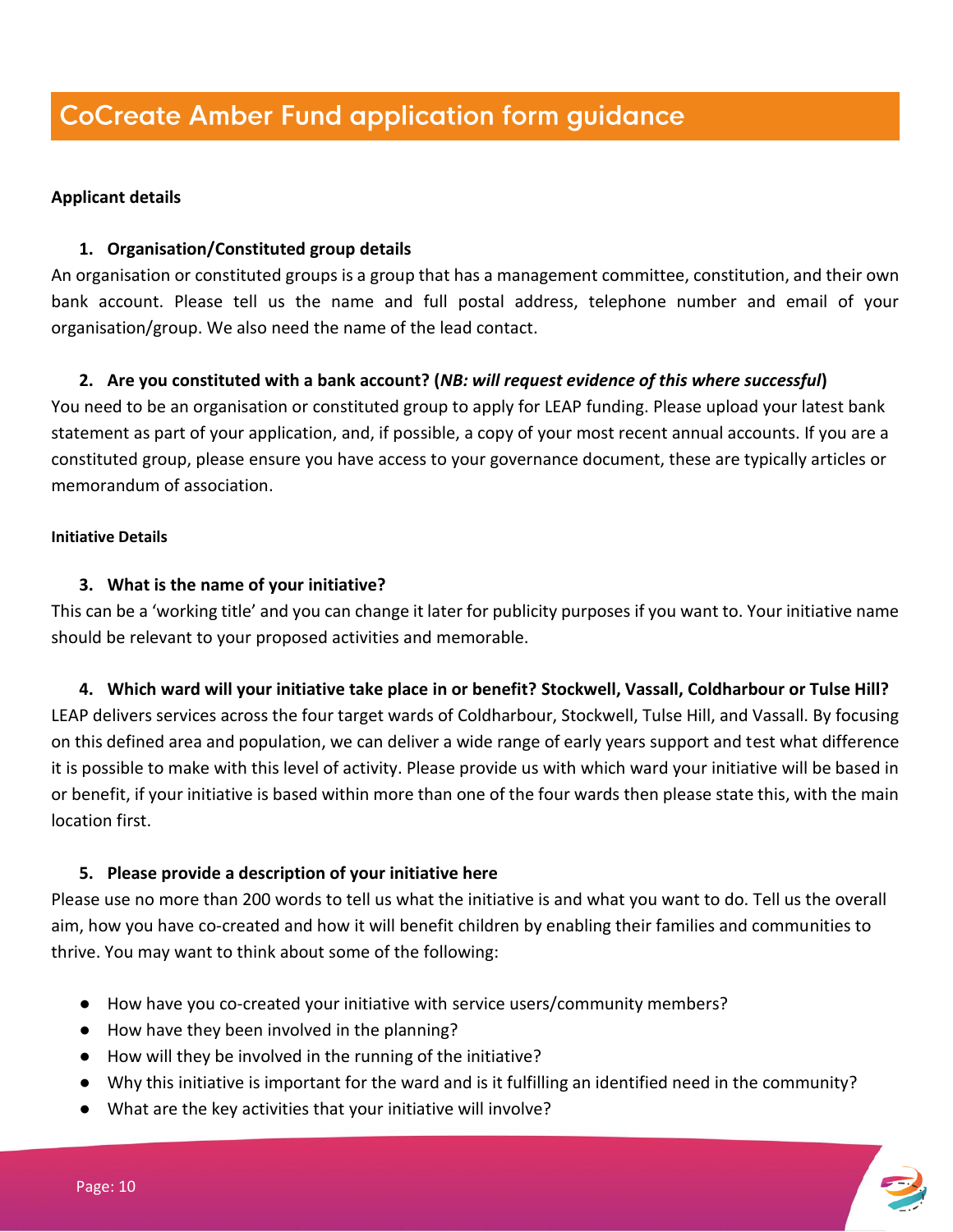#### 6. **Please provide an initiative plan**

Using the proforma provided in our resources, set out the key activities and tasks for your initiatives, predicted outcomes and how you will know your initiative has been successful. Please also include a simple timeline with at least 2 points to evaluate and reflect. Your initiative must begin within 2 months of funding being agreed. This plan should also include a list of any risks you see in the delivery of your initiative and how you will aim to ensure they do not affect your delivery.

#### **7. Please describe the child and vulnerable people safeguarding measures you will use and how they are appropriate to deliver your initiative.**

If you are successful in your application and you're working directly with children or vulnerable persons you will require a safeguarding policy.

**8. Please explain how you will reach the community in the ward/s and ensure a wide variety of people take part.**

Describe how you will reach different families in your community and how many 0-3 year olds do you aim to engage in/will be impacted by your initiative.

#### 9. **How much will your initiative cost?**

Please use the proforma provided in the resources to forecast the initiative expenses. Please include a breakdown of the cost of individual items, together with their total value must be provided.

#### **10. In what way do you foresee your initiative or, the benefits of your initiative, continuing beyond the funding?**

Please use no more than 150 words and you may want to consider some of the following points:

- Assuming your initiative is a success, do you have any plans to approach other funders to sustain activities? If so please share these plans.
- How will you stay in touch with the people you have reached during the initiative?
- How will you share what you or your participants have learnt from being part of your initiative?
- If your initiative creates something, do you have a group of people committed to maintaining it over a longer period of time?

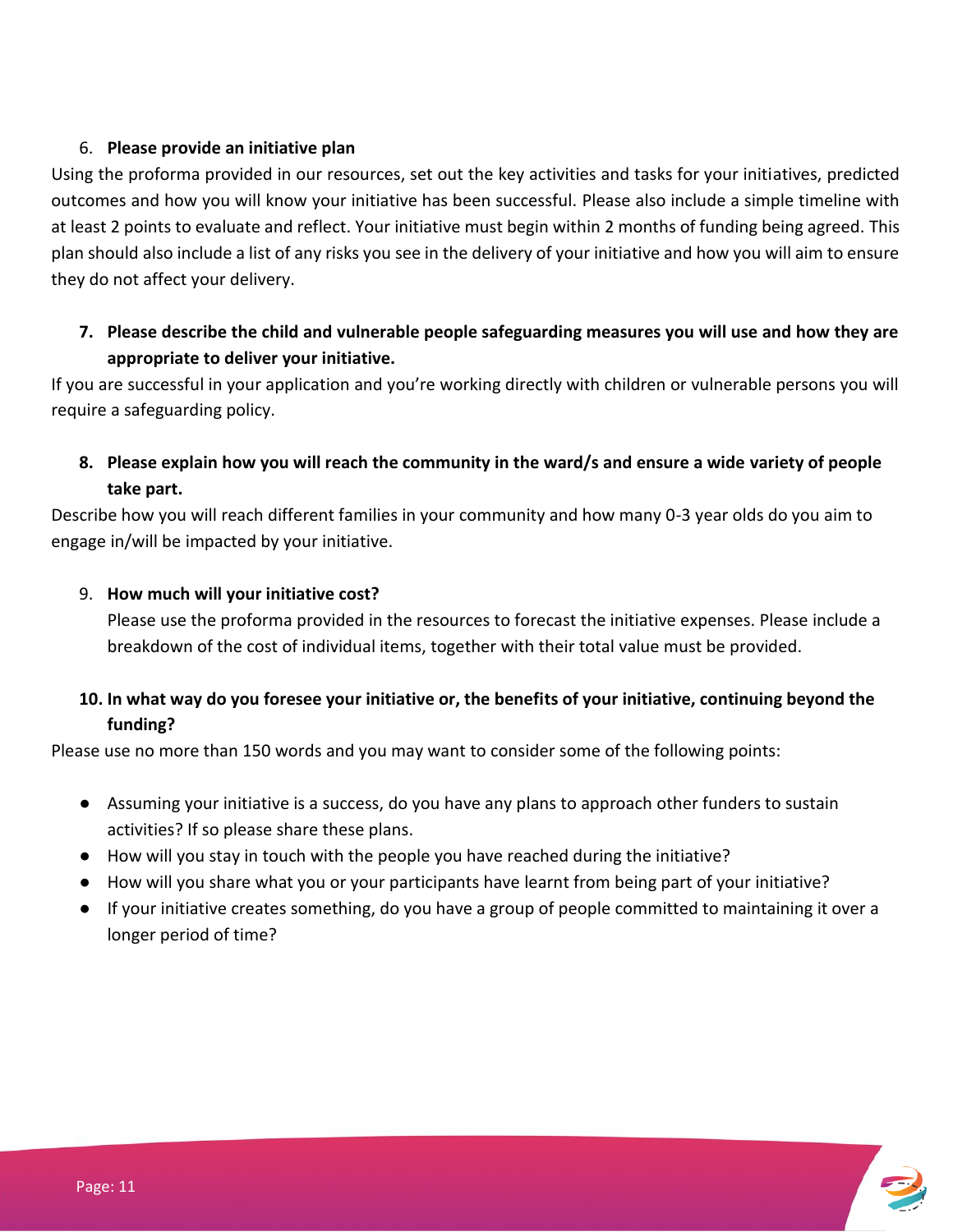#### **Applicant details**

#### **1. Organisation/Constituted group details**

An organisation or constituted groups is a group that has a management committee, constitution, and their own bank account. Please tell us the name and full postal address, teleephone number and email of your organisation/group. We also need the name of the lead contact.

#### **2. Are you constituted with a bank account? (***NB: will request evidence of this where successful***)**

You need to be an organisation or constituted group to apply for LEAP funding. Please upload your latest bank statement as part of your application, and, if possible, a copy of your most recent annual accounts. If you are a constituted group, please ensure you have access to your governance document, these are typically articles or memorandum of association.

#### **Initiative Details**

#### **3. What is the name of your initiative?**

This can be a 'working title' and you can change it later for publicity purposes if you want to. Your initiative name should be relevant to your proposed activities and memorable.

#### **4. Which ward will your initiative take place in or benefit?**

LEAP delivers services across the four target wards of Coldharbour, Stockwell, Tulse Hill, and Vassall. By focusing on this defined area and population, we can deliver a wide range of early years support and test what difference it is possible to make with this level of activity. Please provide us with which ward your initiative will be based in or benefit, if your initiative is based within more than one of the four wards then please state this, with the main location first..

#### **5. Please provide a description of your initiative here**

Please use no more than 200 words to tell us what the initiative is and what you want to do. Tell us the overall aim and how it will benefit children by enabling their families and communities to thrive. You may want to think about some of the following:

- Why is this initiative important for the ward and is it fulfilling an identified need in the community?
- How it will make a real difference to the lives of families and children?
- What are the main stages of the activity and when will they happen?
- What are the key activities that your initiative will involve?

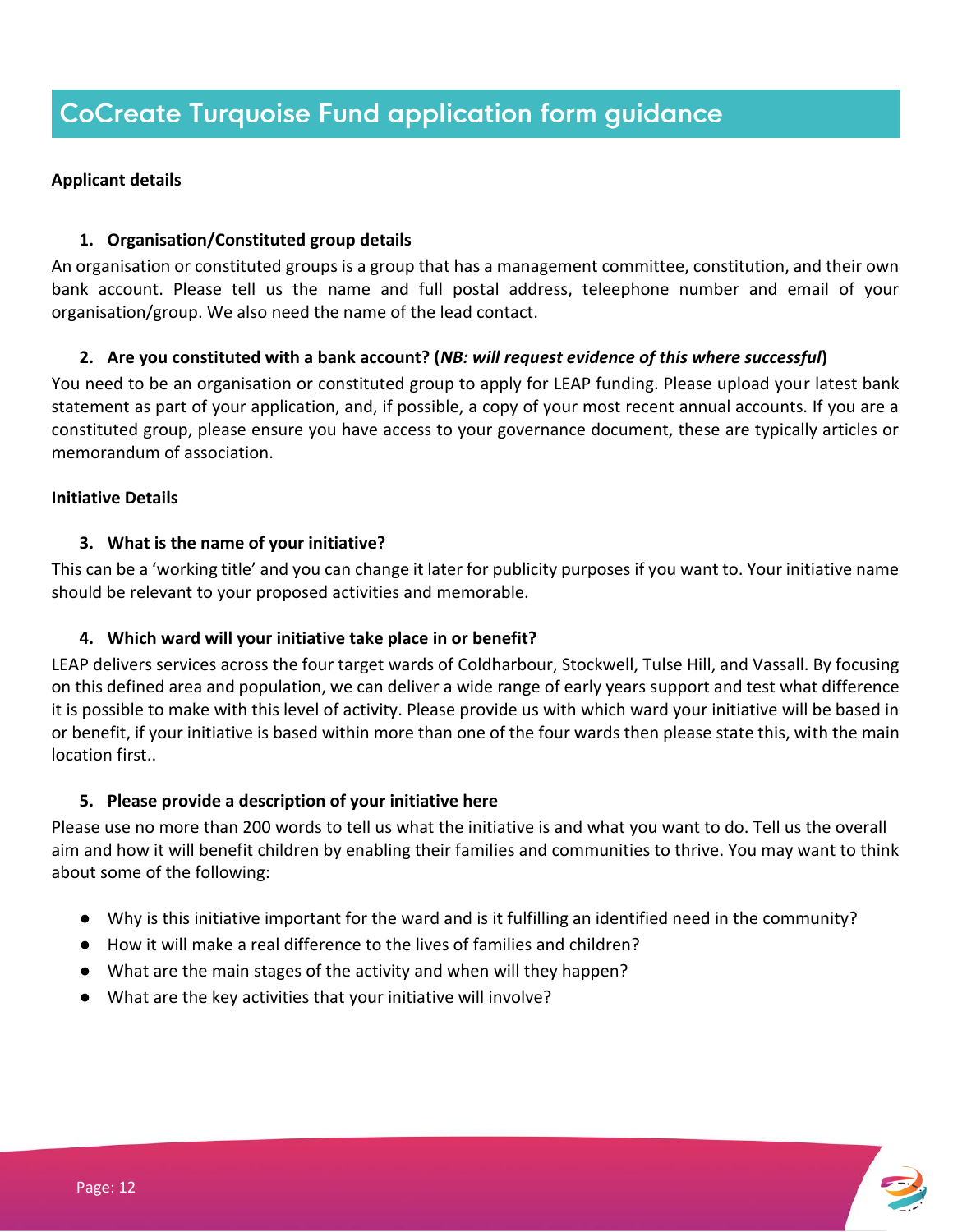#### 6. **Please provide an initiative plan**

Using the proforma provided in our resources, set out the key activities and tasks for your initiative and an overview of your projected outcomes. We are flexible about outcomes and recognise they may change as your initiative develops and that outcomes may need to be revised over the course of funding. If successful, these outcomes will be the basis of our collaborative measurement of success discussions with you. Please also include a simple timeline with at least 2 points to evaluate and reflect. Your initiative must begin within 2 months of funding being agreed. This plan should also include a list of any risks you see in the delivery of your initiative and how you will aim to ensure they do not affect your delivery.

#### **7. Please describe the child and vulnerable people safeguarding measures you will use and how they are appropriate to deliver your initiative.**

If you are successful in your application and you're working directly with children or vulnerable persons you will require a safeguarding policy.

#### 8. **Please describe how your initiative will be co-created with service users**.

Use no more than 200 words. Describe the process of co-creation you have used up until this point, your plan of what co-creation will look like throughout the initiative and who will be involved. You may want to consider the following points:

- How have service users been involved in the planning?
- How will they be involved in the running of the initiative?
- Will there be volunteering opportunities?
- Will your initiative affect participants' health and wellbeing?
- What opportunities will there be for capacity building for those involved?

#### **9. Please explain how you will reach the community in the ward/s and ensure a wide variety of people take part.**

Describe how you will reach different families in your community and how many 0-3 year olds do you aim to engage in/will be impacted by your initiative. Your initiative will need to reach at least 10 LEAP families.

#### **10. How will you know your initiative has been successful?**

Please tell us what methods will be used to measure your outcomes and the success of the initiative for example participant feedback, attendance rates etc.

#### **11. What is you initiative Budget?**

Please use the proforma provided to outline the initiative expenses. Please include a breakdown of the cost of individual items, together with their total value.

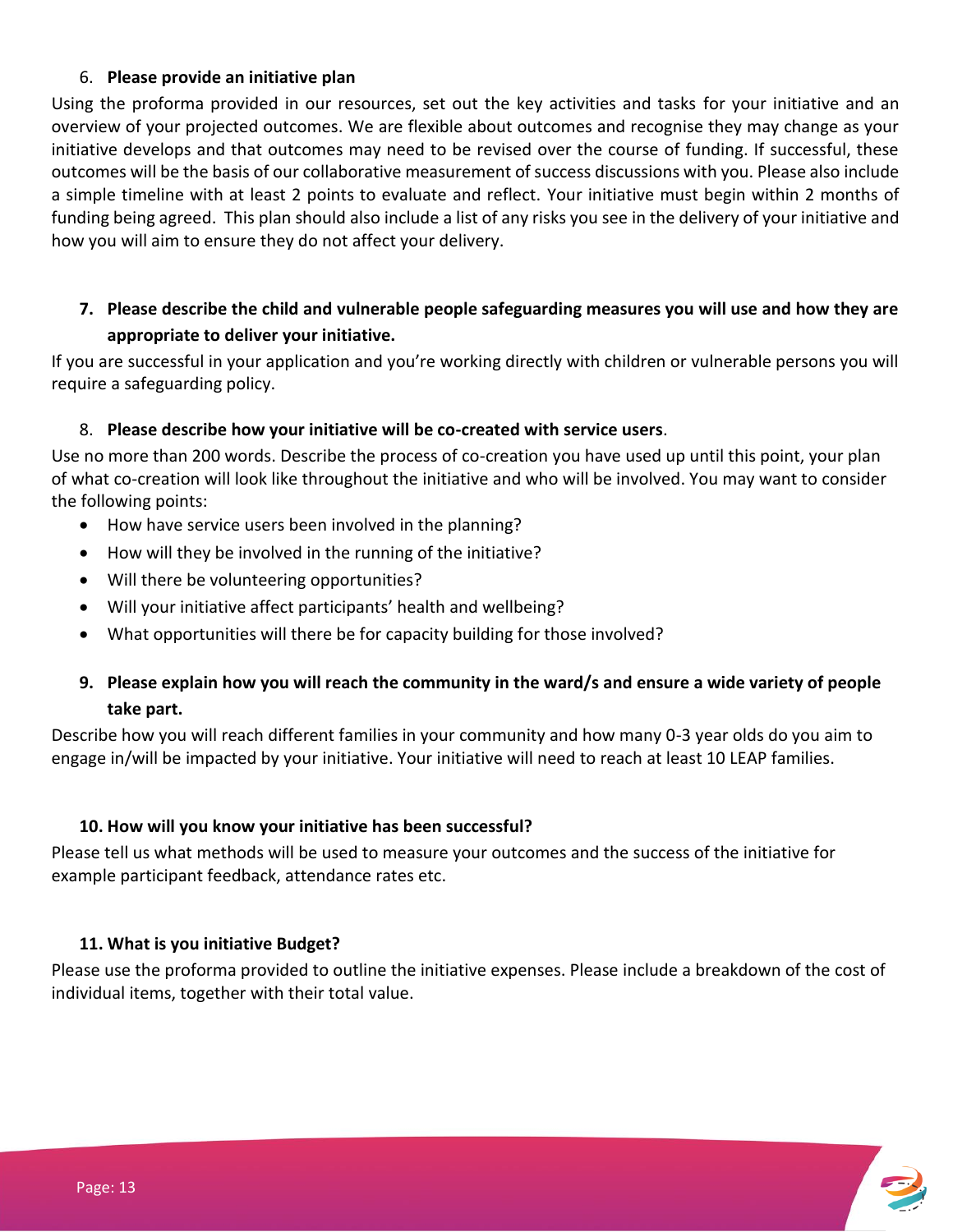#### **12. How will you ensure your initiative is sustainable and/or leaves a lasting legacy in your community?**

Explain how the funding will provide long term benefits to the organisation and the local community. Please consider the following points:

- What will have changed in your community due to your initiative?
- Assuming your initiative is a success, do you have any plans to approach other funders to sustain activities? If so please share these plans.
- How will you stay in touch with the people you have reached during the initiative?
- How will you share what you or your participants have learnt from being part of your initiative?
- If your initiative creates something, do you have a group of people committed to maintaining it over a longer period of time?

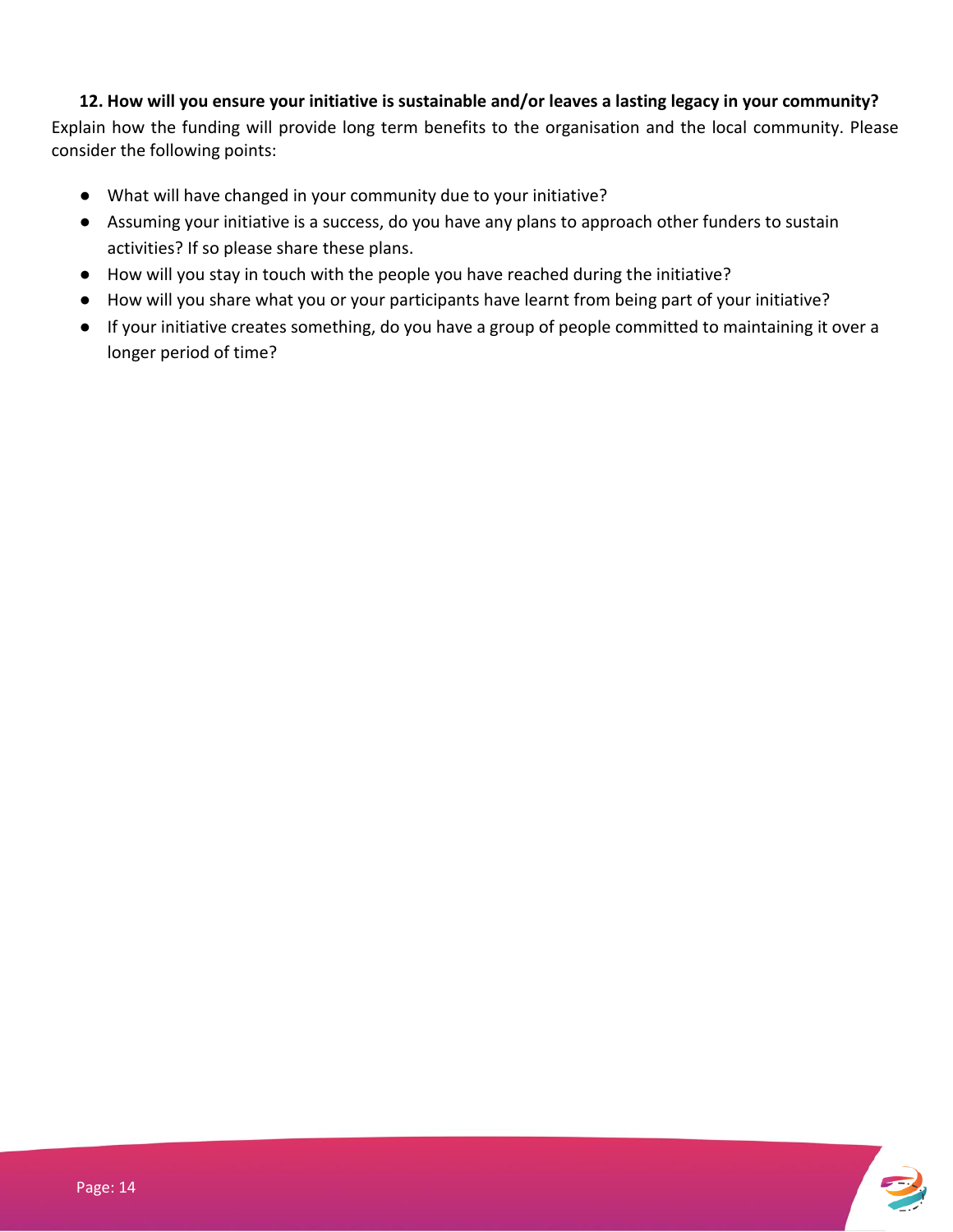The application window opens at 9am on Wednesday 4<sup>th</sup> August and closes at midday on Monday 20<sup>th</sup> September. Applications are completed online and can be found here: <https://www.leaplambeth.org.uk/about-leap/cocreate-fund>

When application forms are received, they will be initially checked to make sure that the application is eligible to be submitted to the CoCreate Fund. This is the initial screening stage.

If an application does not appear to be eligible for support, we will contact the organisation/group within 3 days of receipt explaining why the application has not been accepted. Following this feedback, organisations/groups can amend and resubmit their application.

Proposed initiatives can only be funded once throughout the year. There is no set limit on the number of proposals an organisation/group may submit, however the initiative ideas must be different.

Funding will be awarded dependent on the organisation/group successfully completing and complying with all GDPR requirements.

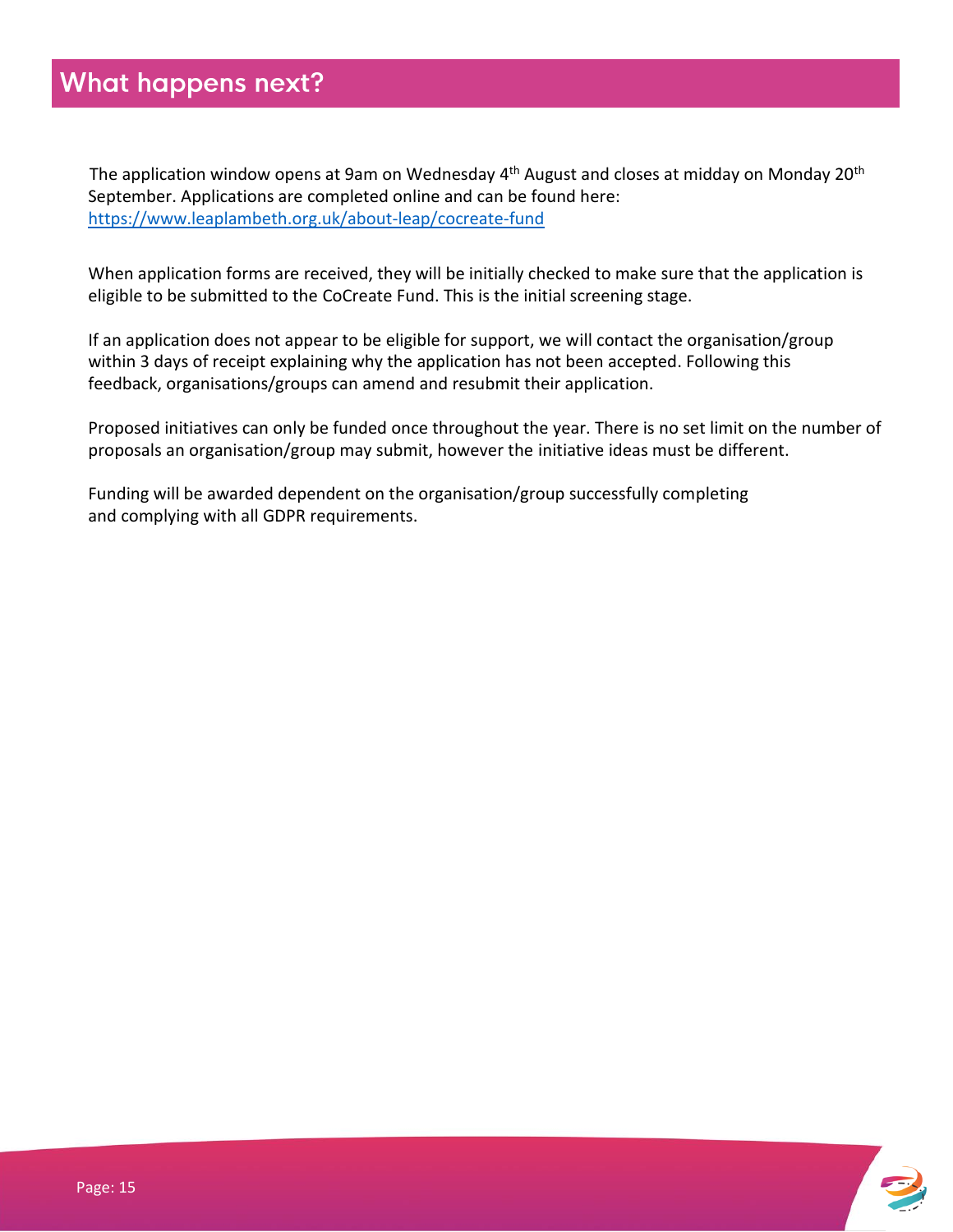## **Contact details**

For any questions, queries or support, please contact Davina Belcher on:

Email: Dbelcher@ncb.org.uk

Telephone: 07377 665580

Website:<https://www.leaplambeth.org.uk/about-leap/cocreate-fund>

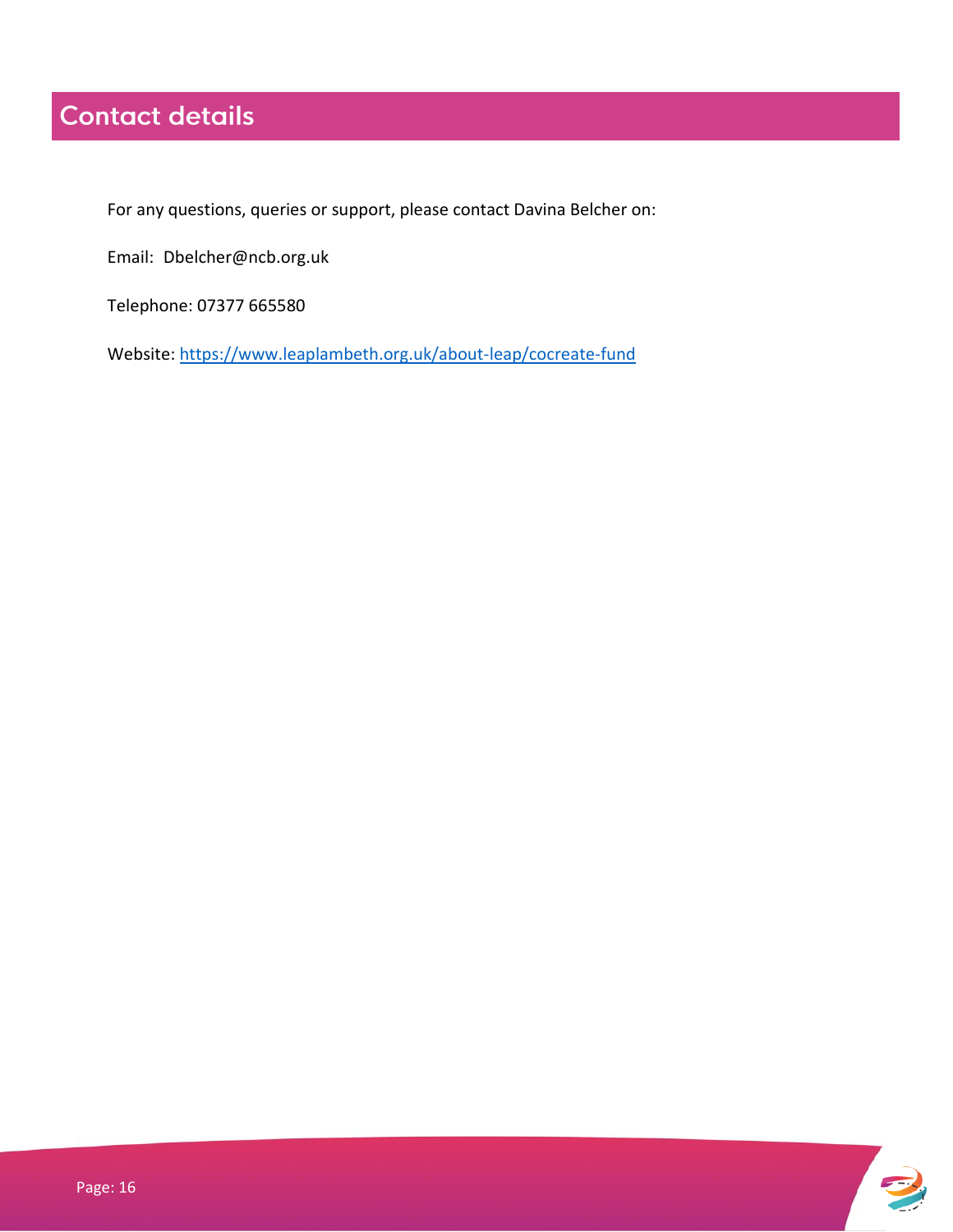